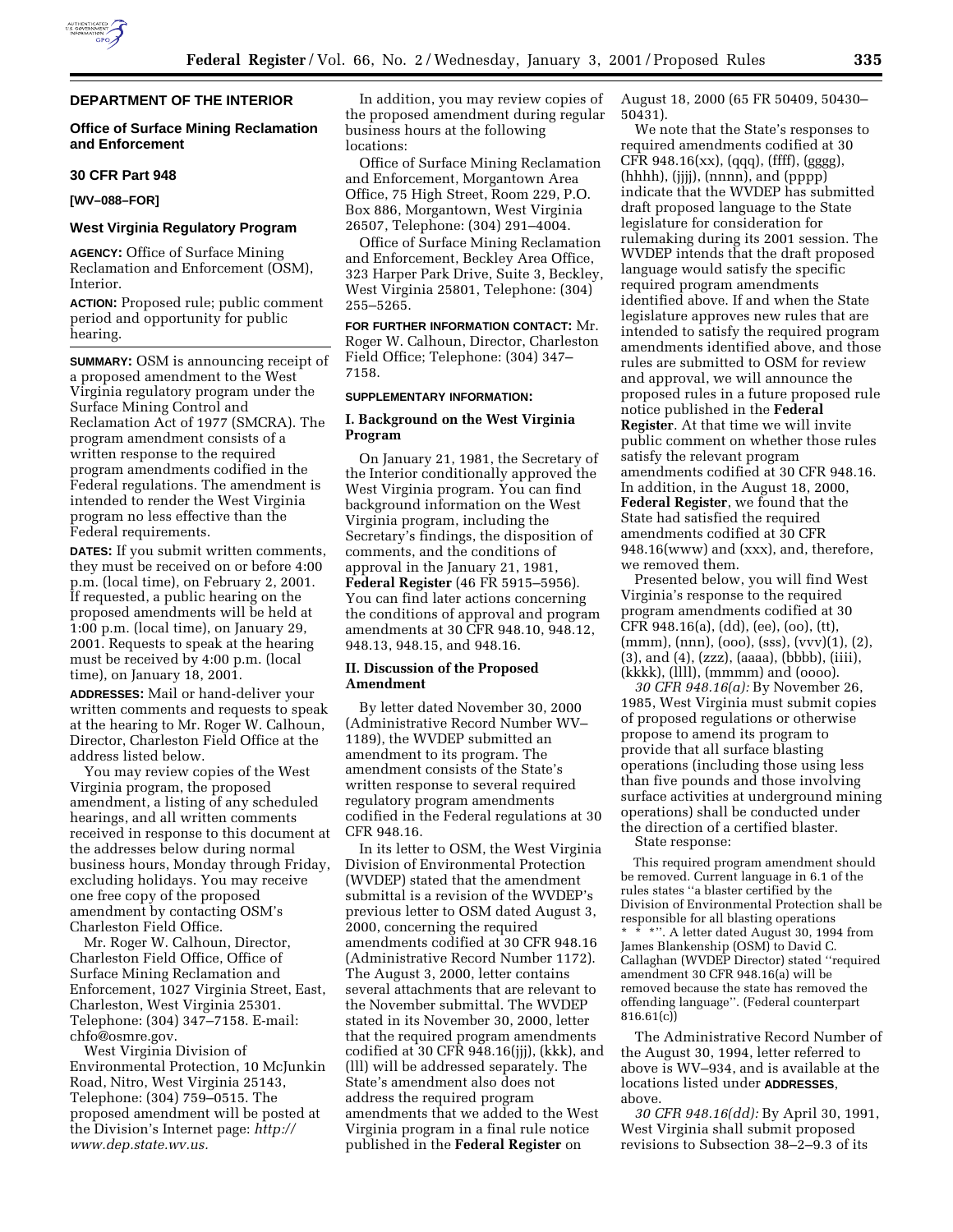surface mining reclamation regulations or otherwise propose to amend its program to establish productivity success standards for grazing land, pasture land and cropland; require use of the 90 percent statistical confidence interval with a one-sided test using a 0.10 alpha error in data analysis and in the design of sampling techniques; and require that revegetation success be judged on the basis of the vegetation's effectiveness for the postmining land use and in meeting the general revegetation and reclamation plan requirements of Subsections 9.1 and 9.2. Furthermore, by that date, West Virginia shall submit for OSM approval its selected productivity and revegetation sampling techniques to be used when evaluating the success of ground cover, stocking or production as required by 30 CFR 816.116 and 817.116.

State response:

This required program amendment should be removed. The language of 9.3.d. of the state rules provides that, ''Not less than two (2) years following the last date of augmented seeding, \* \* \* the Director shall use a statistically valid sampling technique with a ninety (90) percent statistical confidence interval from the handbook''. Additionally, Chapter 20 in the WVDEP Technical Handbook (copy attached) describes the ''Modified Rennie Farmer Method'' which contains the sampling procedures and evaluative technique developed for West Virginia to determine revegetation success standards with a 90% statistical confidence.

The productivity for grazing land, pastureland, and cropland can be based upon the productivity determinations for similar soil classifications of a particular geographic area as determined by the NRCS. Based upon such information, WVDEP by practice will develop a method to identify and measure the productivity rates for mine sites that are to have postmining land uses of grazing, pasture, or crop.

The information provided by the State (Chapter 20 of the WVDEP Technical Handbook, and a copy of a revegetation success outreach initiative) is available for review at the locations listed under **ADDRESSES**, above.

*30 CFR 948.16(ee):* By April 30, 1991, West Virginia shall submit documentation that the U.S. Soil Conservation Service (SCS), now the NRCS, has been consulted with respect to the nature and extent of the prime farmland reconnaissance inspection required under Subsection 38–2–10.1 of the State's surface mining reclamation regulations. In addition, the State shall either delete paragraphs (a)(2) and (a)(3) of Subsection 38–2–10.2 or submit documentation that the SCS State Conservationist concurs with the negative determination criteria set forth in these paragraphs.

### *State response:*

This required program amendment should be removed since each permit application contains a soil survey in accordance with the standards of the National Cooperative Survey. The procedure for consulting the National Soil Survey Center (NSSC) formerly USSCS, is described in Section 34 of the Permitting Handbook (copy attached). Since 1983, West Virginia has had an agreement with SCS, now NRCS, to contact them on a case by case basis since prime farmland as defined by the NRCS rarely exists in the major mining counties. In addition, the West Virginia Soil Conservation Districts are notified as part of the ''affected agencies notification'' process. (Federal counterpart 716.7(c)). This notification would afford NRCS the opportunity to do an investigation and provide comment (if appropriate) relative to a prime farmland determination.

In regards to deleting 10.2.a.3., the SCS at that time published the final rule pertaining to ''Prime and Unique Farmlands'' in the January 31, 1978 **Federal Register**, Volume 43, No. 21. In that rule, it states that ''the soils are not flooded frequently during the growing season (less than once in 2 years)'' and ''less than 10 percent of the surface layer (upper) 6 inches) in these consists of rock fragments coarser than 3 inches (7.6 cm) in diameter. Therefore, 10.2.a.3. is consistent with the definition of Prime Farmland since it excludes frequently flooded soils and/or very rocky surfaces and is similar to its federal counterpart at 716.7(d)(2).

When the SCS listed the prime farmland soil mapping units for West Virginia, none of the units had a slope range that exceeded 10 percent. Therefore, if the slope of all land within the permit is 10 percent or greater, it does not contain any prime farmland soil mapping. The language in 10.2.a.3. is similar to its federal counterpart at 716.7(d)(3). As a general matter, the NRCS maps are used in making a vegetative determination based upon available information and site reconnaissance, and if there is a soil series (type) or other information which indicates the area could potentially be classified as prime farmland, then the NRCS is contacted for a definitive decision. WVDEP will within 90 days propose a consultation process with NRCS when the slope range for an application is less than 10%.

The information the State referred to above (Section 34 of the WVDEP Permitting Handbook) is available for review at the locations listed under **ADDRESSES**, above.

*30 CFR 948.16(oo):* By June 1, 1992, West Virginia shall submit proposed revisions to subsection 38–2–5.4(b)(8) of its surface mining reclamation regulations to require that excavated sediment control structures which are at ground level and which have an open exit channel constructed of non-erodible material be designed to pass the peak discharge of a 25-year, 24-hour precipitation event.

*State response:*

This required program amendment should be removed. In a letter dated August 30, 1994

from James Blankenship (Charleston Field Office Director of OSM) to David C. Callaghan (Director of WVDEP), it is stated that, ''OSM to approve state proposal as a state exemption'' (copy attached). This is similar to a provision of the Illinois approved program. A reason for providing an exemption is that since the terrain dictates to some degree the location and size of sediment control ditches and these structures (sediment ditches) are normally on bench and small in size, if the OSM referenced 25 year, 24-hour design requirement applied to on bench sediment control ditches, the spillway would be larger than the sediment pond, thus providing no retention time to provide for settling of sediment. The WVDEP's design requirement of a ten-year 24-hour storm event is as effective as the federal program. Additionally OSM recognized in the August 30, 1994 letter that ''these types of structures by their very nature are not subject to catastrophic failure or excessive erosion. The design criteria are established to address these potentials and are of no significance for these structures \* \* \*'' In addition, sediment control ditches are generally behind other sediment structures which are designed to pass a 25 year, 24-hour storm event.

The Administrative Record Number of the August 30, 1994, letter referred to above is WV–934, and is available at the locations listed under **ADDRESSES**, above.

*30 CFR 948.16(tt):* By June 1, 1992, West Virginia shall submit proposed revisions to subsections 38–2–5.4(b)(1) and 5.4(d)(1) to require that all structures be certified as having been built in accordance with the detailed designs submitted and approved pursuant to subsection 3.6(h)(4), and to require that as-built plans be reviewed and approved by the regulatory authority as permit revisions.

*State response:*

This required program amendment should be removed. The WVDEP has developed a procedure for review of as-built certifications. (This procedure is included in the WVDEP Inspection and Enforcement Handbook—copy attached.) For structures with minor design changes, the inspector will submit as-built plans in accordance with 5.4.b. Minor changes are those within the construction tolerances described in 3.35 of the rules. For structures with major design changes, a permit revision in accordance with 3.28.c of the rules is required to be submitted and approved prior to certification. The ''as built'' certifications are after review incorporated as part of the permit and the ''as built'' drawings become the design for the structure. A 1988 OSM directive (copy attached) describes the federal policy and procedures for processing construction certifications when they indicate that a structure has been constructed differently from the approved design and this OSM directive treats ''as built'' certifications in a manner similar to the WV program.

The information submitted by the State (the WVDEP Inspection and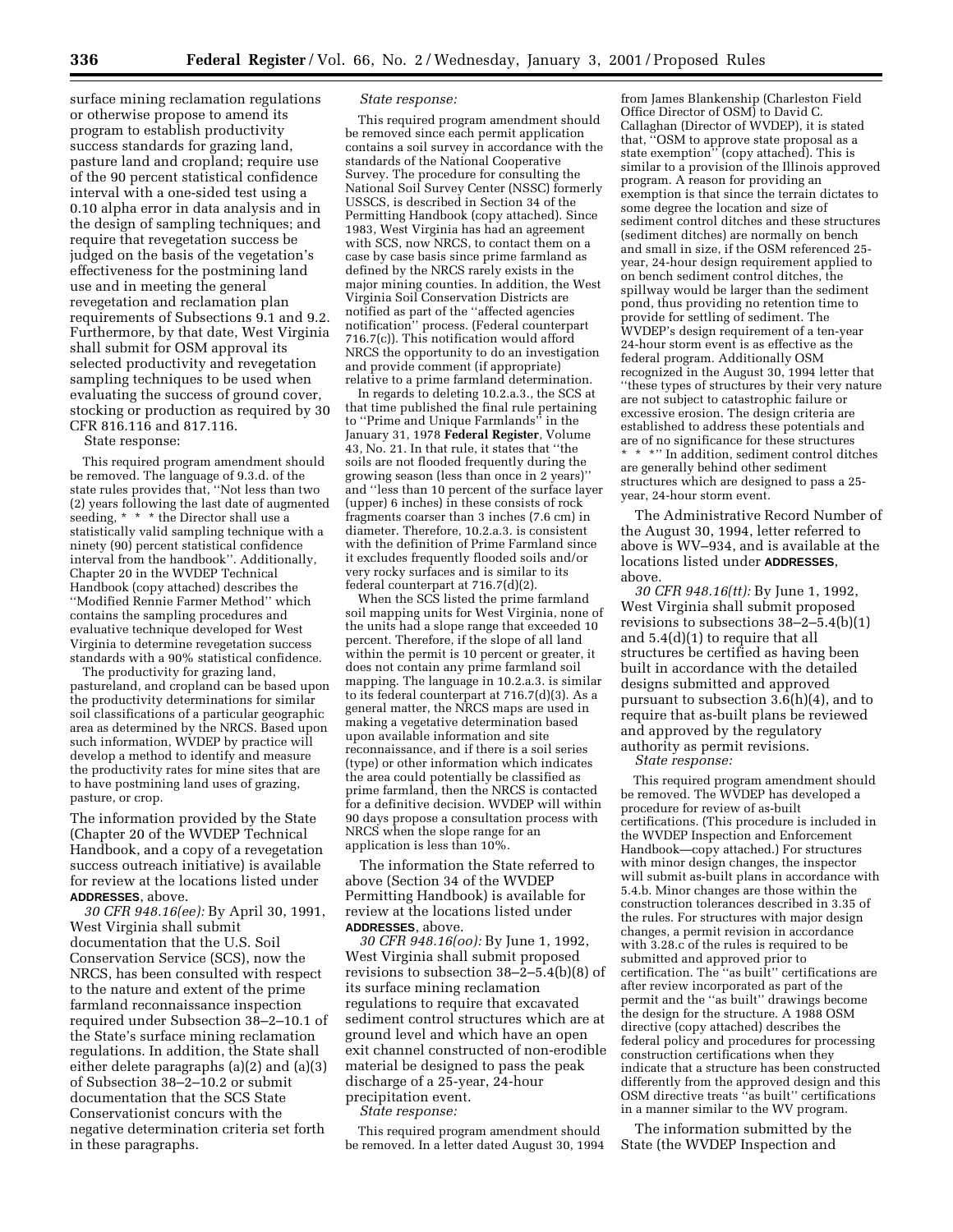Enforcement Handbook—section on Drainage System Certifications, and the 1988 OSM directive on Construction Certification of Siltation Structures (TSR–9)) is available at the locations listed under **ADDRESSES**, above. TSR–9 is also available via the Internet at: *http://www.osmre.gov/.*

*30 CFR 948.16(mmm):* By August 1, 1996, West Virginia must submit either a proposed amendment or a description of an amendment to be proposed, together with a timetable for adoption, to revise § 22–3–13(e) to limit the authorization for a variance from approximate original contour to industrial, commercial, residential, or public alternative postmining land use, in accordance with section 515(e)(2) of SMCRA.

### *State response:*

This required program amendment is being addressed in a code change submitted to the OSM on March 17, 2000. A copy of the change to WV Code 22–3–13(e) is attached and pending OSM action. Additionally, a policy was implemented which requires a market need analysis as set forth in the federal regulations. The policy will operate until such time as OSM approves the program amendment.

A copy of the change to WV Code 22– 3–13, and the policy referred to above are available at the locations listed under **ADDRESSES**, above. We note that the State's response above is not correct, in that the change submitted to OSM on March 17, 2000, was to WV Code 22– 3–13(c)(3) concerning mountaintop removal mining, and not to WV Code 22–3–13(e) concerning steep slope mining operations.. See the August 18, 2000, **Federal Register** (65 FR 50409, 50410) for our findings concerning WV Code 22–3–13(c)(3).

*30 CFR 948.16(nnn):* By September 14, 1998, West Virginia must submit either a proposed amendment or a description of an amendment to be proposed, together with a timetable for adoption, to revise Section 22B–1–7(d) to remove unjust hardship as a criterion to support the granting of temporary relief from an order or other decision issued under Chapter 22, Article 3 of the West Virginia Code.

*State response:*

This required program amendment should be removed. Since 22B–1–7(d) applies to administrative, environmental boards created for appeals other than SMCRA purposes, requiring deletion of the provision to such boards is beyond OSM jurisdiction. WVDEP in stay hearings before the Surface Mine Board has informed the Board that unjust hardship is an invalid basis to grant temporary relief for SMCRA purposes. The Surface Mine Board can, under 22B–1– 3(b)(6)(c), establish procedural rules for temporary relief which in the position of

WVDEP should be the same as those that the director must apply in considering a request for temporary relief. (See WVC 22–3–17(f)). However, WVDEP does acknowledge that 22B–1–7(d) should be revised to delete unjust hardship as a criterion to support the granting of temporary relief from an order or other decision issued under Chapter 22, Article 3 of the West Virginia Code.

*30 CFR 948.16(ooo):* By September 14, 1998, West Virginia must submit either a proposed amendment or a description of an amendment to be proposed, together with a timetable for adoption, to revise Section 22B–1–7(h) by removing reference to Article 3, Chapter 22.

# *State response:*

This required program amendment should be removed. The appeals heard by the Environmental Quality Board referenced in WV Code 22B–11–7(h) are not SMCRA issues but are related to the West Virginia Water Pollution and Control Act at WV Code 22– 11–1 et.seq. Therefore, this does not fall under OSM jurisdiction. WVDEP does acknowledge that the reference in WV Code 22B–1–7(h) to ''22–3–1 *et seq.*'' is inappropriate and should be removed by the Legislature.

*30 CFR 948.16(sss):* By August 1, 1996, West Virginia must submit either a proposed amendment or a description of an amendment to be proposed, together with a timetable for adoption, to revise CSR § 38–2–14.5(h) and § 22– 3–24(b) to clarify that the replacement of water supply can only be waived under the conditions set forth in the definition of ''Replacement of water supply,'' paragraph (b), at 30 CFR 701.5. *State response:*

This required program amendment should be removed. The provisions of 30 CFR 701.5(b) for replacement of water supply states ''If the affected water supply was not needed for the use in existence at the time of loss, contamination, or diminution, and if the supply is not needed to achieve the postmining land use, replacement requirements may be satisfied by demonstrating that a suitable alternative water source is available and could be developed.'' The requirement to identify an alternative source of water if it is likely the proposed mining operation may impact the quantity or quality of a significant aquifer is already a requirement for the PHC under 3.22.b.4. and 3.22.c.4. and in the hydrologic reclamation plan (3.22.f.5.). Therefore, this information is required regardless of whether a waiver was requested when a significant aquifer is likely to be contaminated or otherwise impacted. The repair or replacement requirement for water supplies impacted by mining is contained in WV Code 22–3–24.

*30 CFR 948.16(vvv)(1):* Amend the West Virginia program to be consistent with 30 CFR 701.11 $(e)(2)$  by clarifying that the exemption at CSR 38–2–3.8(c)

does not apply to (1) the requirements for new and existing coal mine waste disposal facilities; and (2) the requirements to restore the land to approximate original contour.

*State response:*

This required program amendment should be removed. The state regulation in 3.8.c. was amended to not apply to new and existing coal waste facilities and was submitted to the Office of Surface Mining on March 17, 2000 as a program amendment. A copy of the revised 3.8.c. is attached and is pending OSM action. The state saw no need to add language about approximate original contour to regulation at 3.8(c) since the WV Surface Coal Mining and Reclamation Act performance standard at 22–3–13(b)(3) is clear about the requirement to restore the approximate original contour with respect to surface mines.

A copy of the change to CSR 38–2– 3.8.c. is available at the locations listed under **ADDRESSES**, above. See the August 18, 2000, **Federal Register** (65 FR 50409, 50413) for our final rule notice approving the State's change which clarifies that the exemption at CSR 38– 2–3.8.c. does not apply to new and existing coal waste facilities. We amended 30 CFR 948.16(vvv)(1) by deleting the requirement to clarify that the exemption at CSR 38–2–3.8(c) does not apply to the requirements for new and existing coal mine waste disposal facilities. However, we are continuing to require at 30 CFR 948.16(vvv)(1) that the State clarify that the exemption at CSR 38–2–3.8(c) does not apply to the requirement to restore the land to approximate original contour.

*30 CFR 948.16(vvv)(2):* Amend CSR 38–2–4.12 to reinstate the following deleted language: ''and submitted for approval to the Director as a permit revision.''

*State response:*

This required program amendment should be removed. The WVDEP has a procedure for review of as-built certifications. (This procedure is included in the Inspection and Enforcement Handbook under Drainage System Certifications.) For structures with minor design changes, the operator is to submit as-built plans in accordance with 5.4.b.1. Minor changes are those within the construction tolerances described in 3.35 of the rules. The ''as built'' certifications are after review incorporated as part of the permit and the ''as built'' drawings become the design for the structure. For structures with major design changes, a permit revision in accordance with 3.28.c of the rules is required to be submitted and approved as part of the permit prior to certification. In addition, the WVDEP approach appears to be consistent with the OSM position expressed in the OSM directive (copy attached).

The information submitted by the State (the WVDEP Inspection and Enforcement Handbook—section on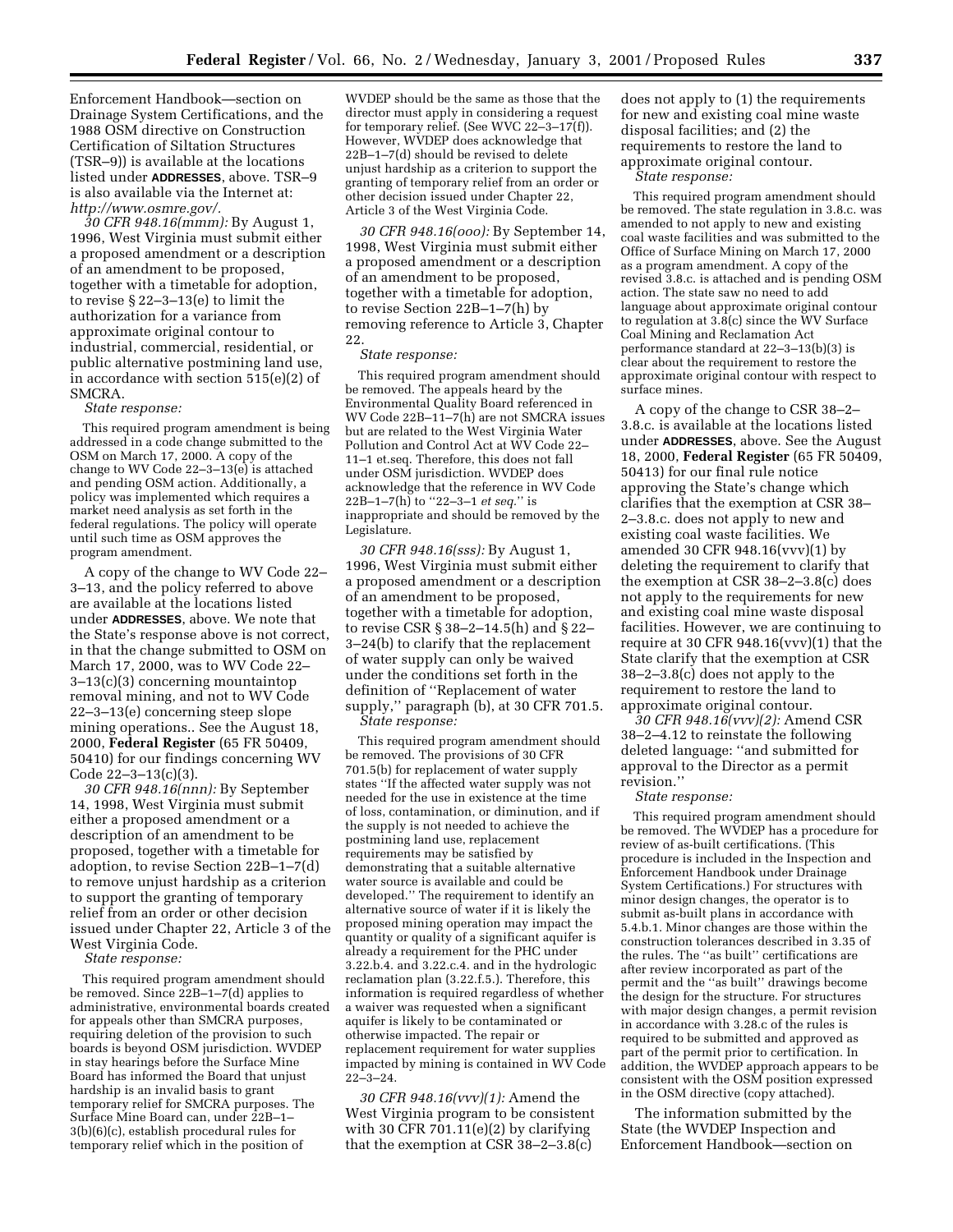Drainage System Certifications, and the 1988 OSM directive on Construction Certification of Siltation Structures (TSR–9)) are available at the locations listed under **ADDRESSES**, above. TSR–9 is also available via the Internet at: www.osmre.gov/.

*30 CFR 948.16(vvv)(3):* Amend the West Virginia program by clarifying that the requirements at CSR 38–2–5.4(c) also apply to slurry impoundments. *State response:*

This required program amendment should be removed. The state program does clarify that 5.4 applies to slurry impoundments. In 22.4.c., small impoundments, it states ''coal refuse sites which results in impoundments which are not subject to the Dam Control Act or the Federal Mine Health and Safety Act shall be designed, constructed, and maintained subject to the requirements of this subsection and 5.4 and  $22.5$ .j.6." This requirement is similar to and as effective as that which appears at 816/817.49 (a)(2) and  $(a)(9)$ .

*30 CFR 948.15(vvv)(4):* Amend CSR 38–2–14.15(m), or otherwise amend the West Virginia program to require compliance with 30 CFR 816/817.81 (b), (d), and (e) regarding coal refuse disposal, foundation investigations and emergency procedures and to clarify that where the coal processing waste proposed to be placed in the backfill contains acid- or toxic-producing materials, such material must not be buried or stored in proximity to any drainage course such as springs and seeps, must be protected from groundwater by the appropriate use of rock drains under the backfill and along the highwall, and be protected from water infiltration into the backfill by the use of appropriate methods such as diversion drains for surface runoff or encapsulation with clay or other material of low permeability.

*State response:*

This required program amendment should be removed. The refuse placed pursuant to 14.15(m) is placed into the mine workings or excavation areas. This placement in accordance with the backfilling and grading, stability and toxic material handling plans is consistent with the provisions of 30 CFR 816/ 817.81.

*30 CFR 948.16(zzz):* By April 12, 1999, West Virginia must submit either a proposed amendment or a description of an amendment to be proposed, together with a timetable for adoption to revise 38–2–3.12.a.1., or otherwise amend the West Virginia program to require that the map of all lands, structures, and drinking, domestic and residential water supplies which may be materially damaged by subsidence show the type and location of all such lands, structures, and drinking, domestic and

residential water supplies within the permit and adjacent areas, and to require that the permit application include a narrative indicating whether subsidence, if it occurred, could cause material damage to or diminish the value or reasonably foreseeable use of such structures or renewable resource lands or could contaminate, diminish, or interrupt drinking, or residential water supplies.

*State response:*

This required program amendment should be removed. It is the WVDEP's position that 3.12.a.1. is as effective as 784.20.a. (1) and (2). The wording of 3.12.a.1. requires that the applicant make a finding on whether or not subsidence could cause material damage or diminution of value or use of structures or renewable resource lands; or could contaminate, diminish or interrupt water supplies. Consequently, the applicant must submit supporting documentation that subsidence will or will not cause material damage or diminish, contaminate or interrupt water supplies.''

The WVDEP contends that the phrase ''adjacent areas within an angle of draw of at least 30°'' is as effective as ''adjacent areas''. In 30 CFR 701.5, adjacent area is defined as ''the area outside the permit area where a resource or resources, determined according to the context in which adjacent area is used, are or reasonably could be expected to be adversely impacted by the proposed mining operations, including probable impacts from underground workings.'' Therefore, adjacent area for subsidence is the area where it can reasonably be expected that adverse impacts related to subsidence could be caused by the proposed underground working. This fits in with the language of 12.a.1. that provides, ''adjacent areas within an angle of draw of at least 30°'', Provided, however, an angle of draw other than 30 $^{\circ}$  can be used \* \* Historic data and publications have demonstrated that one can reasonably expect impacts from subsidence within an angle of draw of at least 30°. However, based upon geological factors, the mining plan and historic information of the area, the impact area related to subsidence can be expanded and this is done in the form of a correction sent to the applicant by WVDEP.

In addition, to assess the potential impacts to ground and surface water resources, the WVDEP requires an applicant to conduct a ground water and surface water inventory which includes all areas within 1⁄2 mile of the proposed operation, including the underground mine limits. (See instructions for completing the application, Section J, copy attached.) If a surface or ground water resource could be impacted, it is identified in the Cumulative Hydrologic Impact Assessment, it is monitored and a plan developed as part of the permit which includes not only measures to protect such water resource, but a contingency plan is required to describe what steps are to be taken if it is impacted.

The information submitted by the State (instructions for completing the application, Section J) is available at the locations listed under **ADDRESSES**, above.

*30 CFR 948.16(aaaa):* By April 12, 1999, West Virginia must submit either a proposed amendment or a description of an amendment to be proposed, together with a timetable for adoption to revise CSR 38–2–3.12.a.2., or otherwise amend the West Virginia program to require that the water supply survey required by CSR 38–2–3.12.a.2. include all drinking, domestic, and residential water supplies within the permit area and adjacent area, without limitation by an angle of draw, that could be contaminated, diminished, or interrupted by subsidence.

*State response:*

The state contends that 38–2–3.12.a.2. is as effective as 30 CFR  $784.20(a)(3)$  for among other things, the reasons specified in (zzz) above.

*30 CFR 948.16(bbbb):* By April 12, 1999, West Virginia must submit either a proposed amendment or a description of an amendment to be proposed, together with a timetable for adoption to revise 38–2–3.12.a.2., or otherwise amend the West Virginia program to require that the permit applicant pay for any technical assessment or engineering evaluation used to determine the premining condition or value or noncommercial buildings or occupied residential dwellings or structures related thereto and the quality of drinking, domestic or residential water supplies, and to require that the applicant provide copies of any technical assessment or engineering evaluation to the property owner and to the regulatory authority.

*State response:*

The rules at 3.12. are clear that the presubsidence survey is the responsibility of the applicant and that the applicant must provide the results of the survey including information and data used to develop the survey to the property owner and the director. The state has developed guidelines to provide assistance in evaluating whether the survey adequately documents presubsidence conditions (copy attached). Also refer to the response to (zzz) above. Consequently, WVDEP contends that the provisions of 3.12 provide for subsidence control plans that are as effective as those authorized by OSM. This is particularly true in light of the order entered April 27, 1999 in the District of Columbia, United States Court of Appeals in *National Mining Association* v. *Babbitt,* No. 98–5320.

The information submitted by the State (procedures for pre-subsidence structure survey) is available at the locations listed under **ADDRESSES**, above.

*30 CFR 948.16(iiii):* By July 13, 1999, West Virginia must submit either a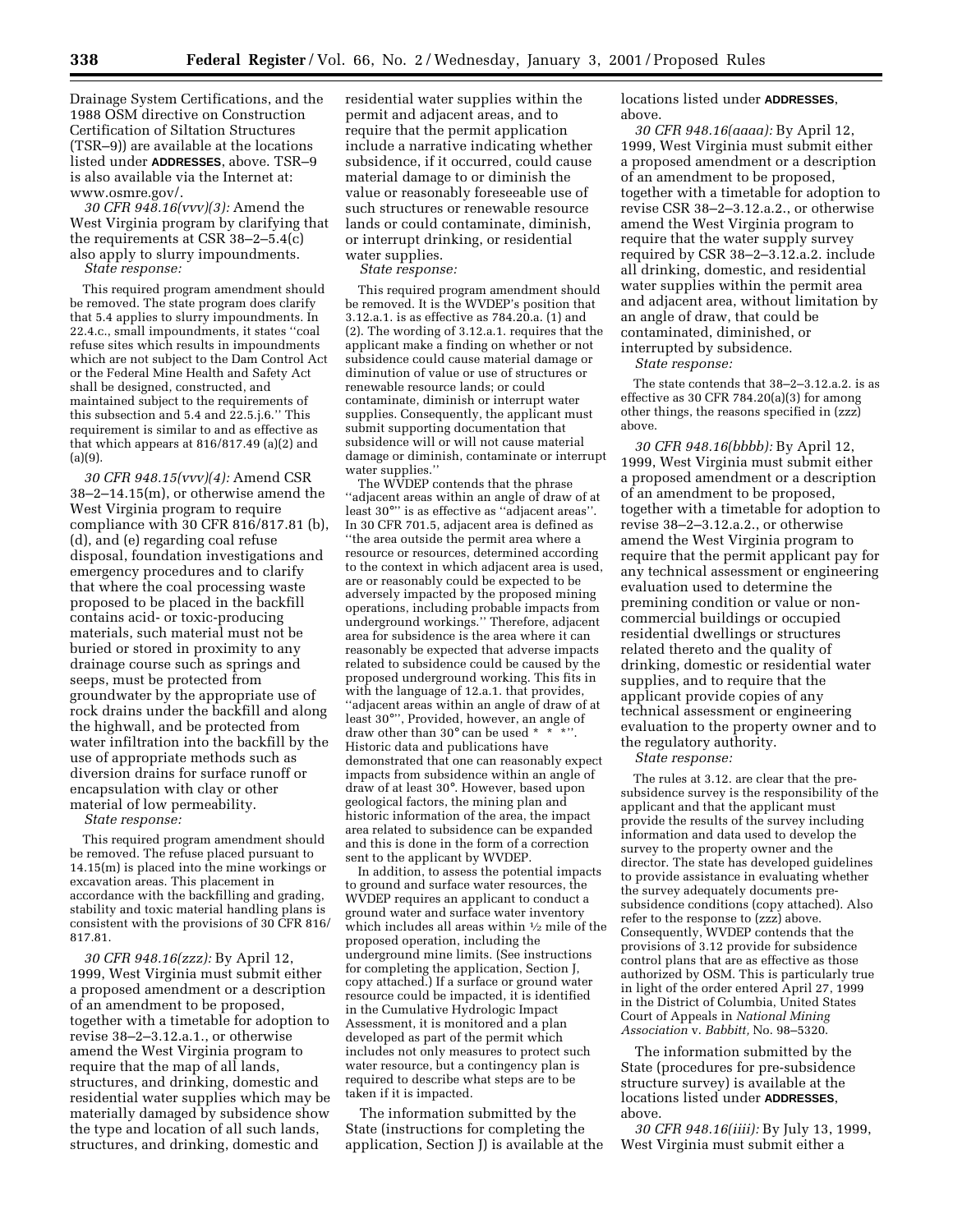proposed amendment or a description of that the surface blasting impacts of an amendment to be proposed, together with a timetable for adoption, to:

(1) Amend section 22–3–13(c)(3) of the West Virginia program to remove the phrase ''or fish and wildlife habitat and recreation lands''; and

(2) Amend ''public use'' at section 22– 3–13(c)(3) to include the term ''facility'' and to further clarify that the term will be interpreted the same as ''public facility (including recreation facilities) use'' at SMCRA section 515(c)(3).

*State response:*

This was submitted to OSM on March 17, 2000. A copy of the proposed change to WV Code 22–3–13(c)(3) is attached and pending OSM action.

See the August 18, 2000, **Federal Register** (65 FR 50409, 50410–50411) for our finding concerning this required amendment. In that finding, we determined that the State had partially satisfied the required amendment at 30 CFR 948.16(iiii). Consequently, we amended the required amendment at 30 CFR 948.16(iiii) to read as follows: ''By October 17, 2000, West Virginia must submit either a proposed amendment or a description of an amendment to be proposed, together with a timetable for adoption to amend the term ''recreational uses'' at W.Va. Code 22–3– 13(c)(3) to mean 'recreational facilities use' at SMCRA section 515(c)(3).''

*30 CFR 948.16(kkkk):* By January 11, 2000, West Virginia must submit either a proposed amendment or a description of an amendment to be proposed together with a timetable for adoption, to remove the words ''upon request'' at W. VA. Code 22–3–13a(g), or otherwise amend its program to require that a copy of the pre-blast survey be provided to the owner and/or occupant even if the owner or occupant does not specifically request a copy.

*State response:*

The WVDEP has submitted rules that are currently being reviewed by the OSM. Then WVDEP will propose a code and regulation change for the 2001 legislative session.

See the proposed rule notice concerning the State's blasting rules that we published on December 5, 2000 (65 FR 75889). In addition, the proposed blasting rules are available at the locations listed under **ADDRESSES**, above.

*30 CFR 948.16(llll):* By January 11, 2000, West Virginia must submit either a proposed amendment or a description of an amendment to be proposed, together with a timetable for adoption, to remove the phrase ''or the surface impacts of the underground mining methods'' from 22–3–13a(j)(2), or otherwise amend its program to clarify

underground mining operations are subject to the requirements of 22–3–13a. *State response:*

The WVDEP has submitted rules that are currently being reviewed by the OSM. If rules do not satisfactorily address this issue, then WVDEP will propose a code change for the 2001 legislative session.

See the proposed rule notice concerning the State's blasting rules that we published on December 5, 2000 (65 FR 75889). In addition, the proposed blasting rules are available at the locations listed under **ADDRESSES**, above.

*30 CFR 948.16(mmmm):* By January 11, 2000, West Virginia must submit either a proposed amendment or a description of an amendment to be proposed, together with a timetable for adoption, to remove the phrase ''of overburden and coal'' from W.Va. Code 22–3–30a(a), or to otherwise clarify that its general surface coal mining blasting laws and regulations apply to all blasting at surface coal mining and reclamation operations and surface blasting activities incident to underground coal mining, including, but not limited to, initial rounds of slopes and shafts.

*State response:*

The WVDEP submitted rules that are currently being reviewed by the OSM. If rules do not satisfactorily address this issue, then WVDEP will propose a code change for the 2001 legislative session.

See the proposed rule notice concerning the State's blasting rules that we published on December 5, 2000 (65 FR 75889). In addition, the proposed blasting rules are available at the locations listed under **ADDRESSES**, above.

*30 CFR 948.16(oooo):* Remove CSR 38–2–23.

### *State response:*

The WVDEP proposed to delete this section in the rule change for the 2001 legislative session. However, the WVDEP Advisory Council indicated that the proposed deletion be removed from the final rule change. A copy of the Advisory Council's minutes is attached. Additionally, because of local geographic conditions, WVDEP will continue to pursue approval of incidental coal removal so that potentially unregulated excavation for development can be regulated without wasting of the coal.

The information submitted by the State (the minutes of the July 6, 2000, meeting of the Environmental Protection Advisory Council) is available at the locations listed under **ADDRESSES**, above. CSR 38–2–23 concerns special authorization for coal extraction as an incidental part of development of land

for commercial, residential, or civic use. See the May 5, 2000, **Federal Register** (65 FR 26130, 26133) for our finding and explanation for the required program amendment codified at 30 CFR 948.16(oooo). Also see the February 9, 1999, **Federal Register** (6201, 6204) for our finding concerning WV Code 22–3– 28(a), (b), and (c) which concern special authorizations to engage in surface mining incidental to the development of land for commercial, residential, industrial, or civic use.

# **III. Public Comment Procedures**

In accordance with the provisions of 30 CFR 732.17(h), OSM is seeking comments, on whether the proposed amendment satisfies the applicable program approval criteria of 30 CFR 732.15. If the amendment is deemed adequate, it will become part of the West Virginia program.

#### *Written Comments*

If you submit written or electronic comments on the proposed amendment during the 30-day comment period, they should be specific, should be confined to issues pertinent to the notice, and should explain the reason for your recommendation(s). We may not be able to consider or include in the Administrative Record comments delivered to an address other than the one listed above (see **ADDRESSES**).

## *Electronic Comments*

Please submit Internet comments as an ASCII, Word Perfect, or Word file avoiding the use of special characters and any form of encryption. Please also include ''Attn: SPATS NO. WV–088– FOR'' and your name and return address in your Internet message. If you do not receive a confirmation that we have received your Internet message, contact the Charleston Field office at (304) 347– 7158.

### *Availability of Comments*

Our practice is to make comments, including names and home addresses of respondents, available for public review during our regular business hours at the OSM Administrative Record Room (see **ADDRESSES**). Individual respondents may request that we withhold their home address from the rulemaking record, which we will honor to the extent allowable by law. There also may be circumstances in which we would withhold from the rulemaking record a respondent's identity, as allowable by law. If you wish us to withhold your name and/or address, you must state this prominently at the beginning of your comment. However, we will not consider anonymous comments. We